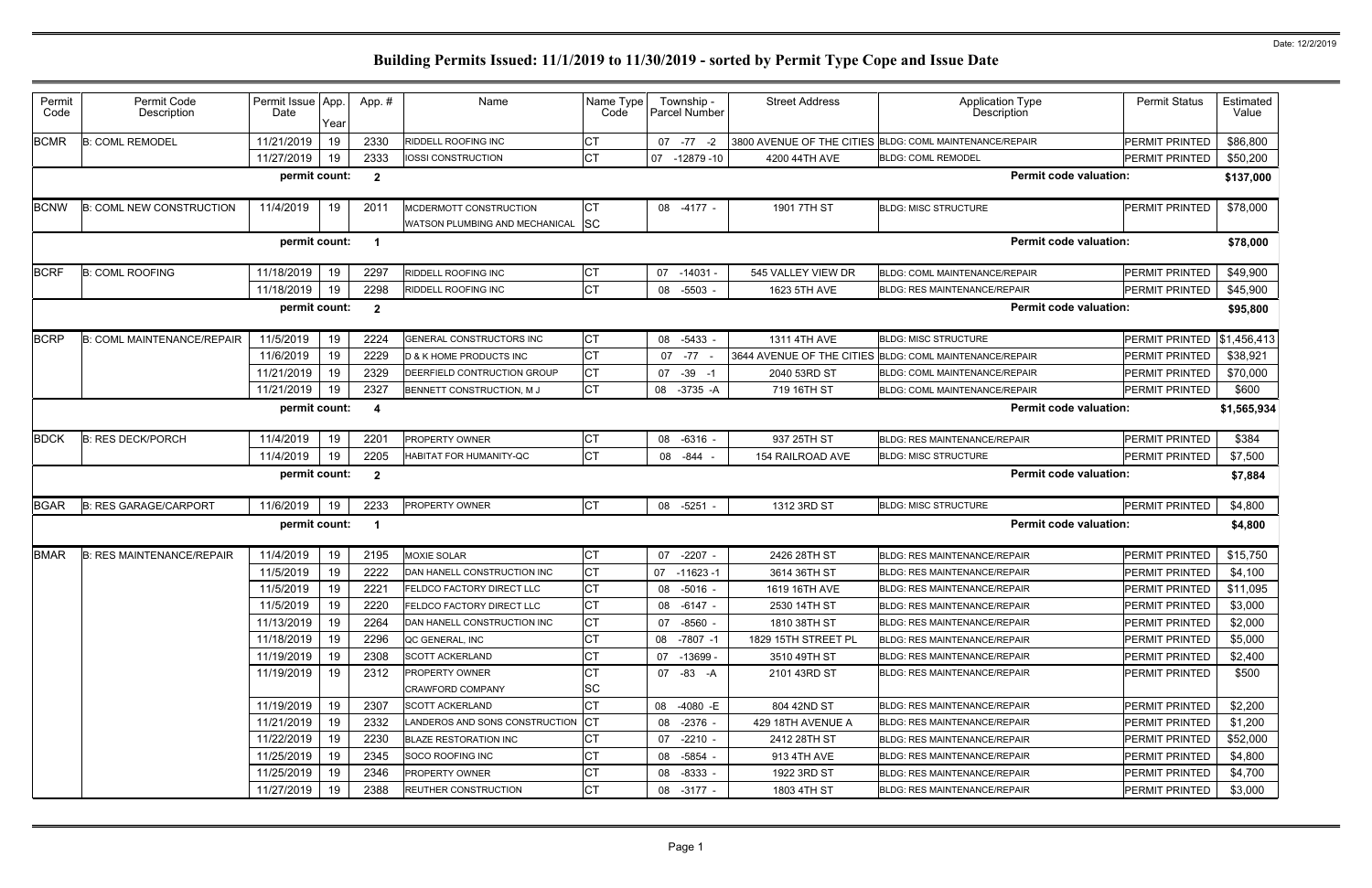|             |                                         | Date          | Year |      | Name                           | Name Type<br>Code | Township -<br><b>Parcel Number</b> | <b>Street Address</b> | <b>Application Type</b><br>Description | <b>Permit Status</b>    | Estimated<br>Value |
|-------------|-----------------------------------------|---------------|------|------|--------------------------------|-------------------|------------------------------------|-----------------------|----------------------------------------|-------------------------|--------------------|
|             |                                         | permit count: |      | 14   |                                |                   |                                    |                       | <b>Permit code valuation:</b>          |                         | \$111,745          |
| <b>BNP</b>  | B: "WORKING WITHOUT A PERMIT 11/26/2019 |               | 19   | 2367 | <b>FULSCHERS WATERPROOFING</b> | <b>CT</b>         | 08 -8614 -12                       | 3123 11TH AVENUE A    | <b>BLDG: RES MAINTENANCE/REPAIR</b>    | PERMIT PRINTED          | \$7,500            |
|             |                                         | permit count: |      | - 1  |                                |                   |                                    |                       | <b>Permit code valuation:</b>          |                         | \$7,500            |
| <b>BRF</b>  | <b>B: RES FOUNDATION/FOOTING</b>        | 11/26/2019    | 19   | 2353 | <b>PROPERTY OWNER</b>          | СT                | $-359$<br>07                       | 3411 42ND AVE         | <b>BLDG: MISC STRUCTURE</b>            | PERMIT PRINTED          | \$15,150           |
|             |                                         | 11/26/2019    | 19   | 2363 | PROPERTY OWNER                 |                   | $-359 -$<br>07                     | 3413 42ND AVE         | <b>BLDG: MISC STRUCTURE</b>            | PERMIT PRINTED          | \$15,150           |
|             |                                         | 11/26/2019    | 19   | 2362 | <b>PROPERTY OWNER</b>          | СT                | -359<br>07                         | 3414 42ND AVE         | <b>BLDG: MISC STRUCTURE</b>            | PERMIT PRINTED          | \$15,150           |
|             |                                         | 11/26/2019    | 19   | 2364 | PROPERTY OWNER                 |                   | 07 -359 -                          | 3417 42ND AVE         | <b>BLDG: MISC STRUCTURE</b>            | PERMIT PRINTED          | \$15,150           |
|             |                                         | 11/26/2019    | 19   | 2365 | <b>PROPERTY OWNER</b>          | <b>CT</b>         | $-359$<br>07                       | 3418 42ND AVE         | <b>BLDG: MISC STRUCTURE</b>            | PERMIT PRINTED          | \$15,150           |
|             |                                         | 11/26/2019    | 19   | 2366 | <b>PROPERTY OWNER</b>          | <b>CT</b>         | 07 -359 -                          | 3420 42ND AVE         | <b>BLDG: MISC STRUCTURE</b>            | PERMIT PRINTED          | \$15,150           |
|             |                                         | permit count: |      | - 6  |                                |                   |                                    |                       | <b>Permit code valuation:</b>          |                         | \$90,900           |
| <b>BRRF</b> | <b>B: RES ROOFING</b>                   | 11/4/2019     | 19   | 2199 | 3 B'S CONSTRUCTION & HOME IMPR | <b>CT</b>         | -866 -A<br>07                      | 2616 41ST ST          | <b>BLDG: RES MAINTENANCE/REPAIR</b>    | PERMIT PRINTED          | \$5,900            |
|             |                                         | 11/5/2019     | 19   | 2219 | <b>BATES ROOFING</b>           | СT                | 07<br>-10731 -                     | 3536 51ST ST          | <b>BLDG: RES MAINTENANCE/REPAIR</b>    | PERMIT PRINTED          | \$10,630           |
|             |                                         | 11/5/2019     | 19   | 2223 | DAN HANELL CONSTRUCTION INC    | <b>CT</b>         | 08 -5641 -                         | 2905 16TH ST          | <b>BLDG: RES MAINTENANCE/REPAIR</b>    | PERMIT PRINTED          | \$21,100           |
|             |                                         | 11/5/2019     | 19   | 2228 | <b>PROPERTY OWNER</b>          |                   | 08 -7878 -                         | 1905 15TH STREET A    | <b>BLDG: RES MAINTENANCE/REPAIR</b>    | PERMIT PRINTED          | \$600              |
|             |                                         | 11/6/2019     | 19   | 2230 | <b>BLAZE RESTORATION INC</b>   |                   | 07 -2210 -                         | 2412 28TH ST          | <b>BLDG: RES MAINTENANCE/REPAIR</b>    | PERMIT PRINTED          | \$52,000           |
|             |                                         | 11/6/2019     | 19   | 2232 | ACRI, INC.                     | СT                | 08<br>$-3897 -$                    | 1722 14TH AVE         | <b>BLDG: RES MAINTENANCE/REPAIR</b>    | PERMIT PRINTED          | \$12,000           |
|             |                                         | 11/6/2019     | 19   | 2231 | ACRI, INC.                     | СT                | 08<br>-7886 -                      | 1920 15TH ST          | <b>BLDG: RES MAINTENANCE/REPAIR</b>    | PERMIT PRINTED          | \$12,000           |
|             |                                         | 11/8/2019     | 19   | 2244 | <b>PROPERTY OWNER</b>          |                   | $-12947 -$<br>07                   | 3917 16TH AVE         | <b>BLDG: RES MAINTENANCE/REPAIR</b>    | PERMIT PRINTED          | \$2,000            |
|             |                                         | 11/8/2019     | 19   | 2242 | DAN HANELL CONSTRUCTION INC    | <b>CT</b>         | 07<br>$-13300 -$                   | 5524 30TH AVE         | <b>BLDG: RES MAINTENANCE/REPAIR</b>    | PERMIT PRINTED          | \$7,315            |
|             |                                         | 11/8/2019     | 19   | 224' | QUALITY CONSTRUCTION SVCS INC  | <b>CT</b>         | 08<br>$-3507 -$                    | 2414 12TH ST          | <b>BLDG: RES MAINTENANCE/REPAIR</b>    | PERMIT PRINTED          | \$9,600            |
|             |                                         | 11/12/2019    | 19   | 2247 | QC ROOF DRS INC.               | СT                | 07<br>-11596 -                     | 3531 36TH ST          | <b>BLDG: RES MAINTENANCE/REPAIR</b>    | PERMIT PRINTED          | \$9,500            |
|             |                                         | 11/12/2019    | 19   | 2249 | ALL MAJOR RESTORATIONS LLC     | СT                | 07 -7836 -                         | 2608 31ST ST          | <b>BLDG: RES MAINTENANCE/REPAIR</b>    | PERMIT PRINTED          | \$6,050            |
|             |                                         | 11/13/2019    | 19   | 2263 | DAN HANELL CONSTRUCTION INC    | <b>CT</b>         | 08 -3033 -                         | 2513 4TH ST           | <b>BLDG: RES MAINTENANCE/REPAIR</b>    | PERMIT PRINTED          | \$8,000            |
|             |                                         | 11/14/2019    | 19   | 2268 | ALL MAJOR RESTORATIONS LLC     | <b>CT</b>         | 07 -12314 -                        | 3406 34TH AVE         | BLDG: RES MAINTENANCE/REPAIR           | PERMIT PRINTED          | \$7,975            |
|             |                                         | 11/14/2019    | 19   | 2266 | A+ ROOFING & SIDING CO. FORMER | <b>CT</b>         | $07 - 41 - 3$                      | 1215 49TH ST          | BLDG: RES MAINTENANCE/REPAIR           | PERMIT PRINTED          | \$6,800            |
|             |                                         | 11/14/2019    | 19   | 2267 | ALL MAJOR RESTORATIONS LLC     | СT                | 08 -4207 -                         | 2718 16TH ST          | <b>BLDG: RES MAINTENANCE/REPAIR</b>    | PERMIT PRINTED          | \$5,225            |
|             |                                         | 11/15/2019    | 19   | 2286 | ADVANCED CONST & IMPROVEMENT   | <b>CT</b>         | 07 -2374 -                         | 2522 30TH ST          | <b>BLDG: RES MAINTENANCE/REPAIR</b>    | PERMIT PRINTED          | \$9,449            |
|             |                                         | 11/15/2019    | 19   | 2283 | CREW ROOFING                   | СT                | 07 -9819 -                         | 3811 15TH STREET D    | <b>BLDG: RES MAINTENANCE/REPAIR</b>    | <b>FINAL INSPECTION</b> | \$6,999            |
|             |                                         | 11/18/2019    | 19   | 2292 | DAN HANELL CONSTRUCTION INC    | <b>CT</b>         | 07 -1815 -                         | 1745 34TH ST          | <b>BLDG: RES MAINTENANCE/REPAIR</b>    | PERMIT PRINTED          | \$13,000           |
|             |                                         | 11/18/2019    | 19   | 2299 | <b>FOLEY CONTRACTING LLC</b>   | СT                | 07 -1932 -                         | 2365 28TH ST          | <b>BLDG: RES MAINTENANCE/REPAIR</b>    | PERMIT PRINTED          | \$6,650            |
|             |                                         | 11/19/2019    | 19   | 2309 | ALL MAJOR RESTORATIONS LLC     | СT                | 07 -1342 -                         | 2380 31ST STREET A    | <b>BLDG: RES MAINTENANCE/REPAIR</b>    | PERMIT PRINTED          | \$7,700            |
|             |                                         | 11/19/2019    | 19   | 2313 | <b>OLDE TOWN ROOFING</b>       | СT                | 08 -4093 -1                        | 4212 10TH AVE         | <b>BLDG: RES MAINTENANCE/REPAIR</b>    | PERMIT PRINTED          | \$6,000            |
|             |                                         | 11/19/2019    | 19   | 2311 | ALL MAJOR RESTORATIONS LLC     | СT                | 08 -5107 -                         | 2506 15TH AVE         | BLDG: RES MAINTENANCE/REPAIR           | PERMIT PRINTED          | \$5,225            |
|             |                                         | 11/21/2019    | 19   | 2328 | QC ROOF DRS INC.               | СT                | 08 -906 -                          | 149 6TH AVE           | <b>BLDG: RES MAINTENANCE/REPAIR</b>    | PERMIT PRINTED          | \$8,000            |
|             |                                         | 11/25/2019    | 19   | 2341 | QC ROOF DRS INC.               | <b>CT</b>         | $07 - 11235 -$                     | 4812 52ND AVE         | <b>BLDG: RES MAINTENANCE/REPAIR</b>    | PERMIT PRINTED          | \$9,000            |
|             |                                         | 11/25/2019    | 19   | 2348 | WIRTALA CONSTRUCTION INC, PAUL | СT                | 07 -14086 -                        | 3 ORCHARD HILL BLVD   | <b>BLDG: RES MAINTENANCE/REPAIR</b>    | PERMIT PRINTED          | \$25,500           |
|             |                                         | 11/25/2019    | 19   | 2340 | QC ROOF DRS INC.               | <b>CT</b>         | 07 -14782 -                        | 7315 35TH AVE         | BLDG: RES MAINTENANCE/REPAIR           | PERMIT PRINTED          | \$15,000           |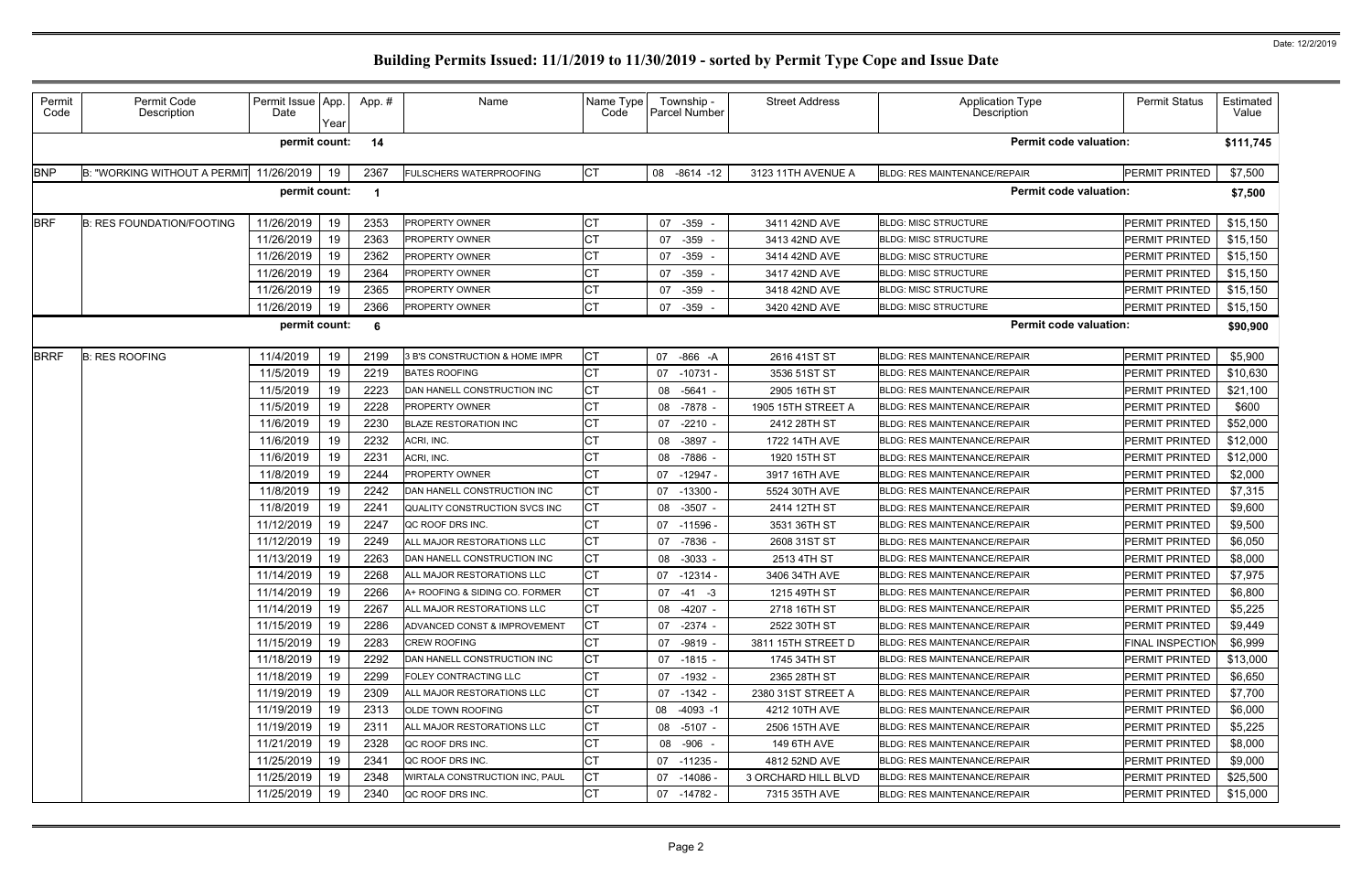| Permit<br>Code | Permit Code<br>Description                                        | Permit Issue<br>Date | App.<br>Year | App. #                  | Name                              | Name Type<br>Code | Township -<br>Parcel Number | <b>Street Address</b> | Application Type<br>Description     | <b>Permit Status</b>    | Estimated<br>Value |
|----------------|-------------------------------------------------------------------|----------------------|--------------|-------------------------|-----------------------------------|-------------------|-----------------------------|-----------------------|-------------------------------------|-------------------------|--------------------|
| <b>BRRF</b>    | <b>B: RES ROOFING</b>                                             | 11/25/2019           | 19           | 2344                    | ANDEROS AND SONS CONSTRUCTION     |                   | $-2308 -$<br>08             | 531 17TH AVE          | <b>BLDG: RES MAINTENANCE/REPAIR</b> | PERMIT PRINTED          | \$5,000            |
|                |                                                                   | 11/25/2019           | 19           | 2343                    | <b>OLDE TOWN ROOFING</b>          | <b>CT</b>         | -4668<br>08                 | 2619 12TH AVE         | <b>BLDG: RES MAINTENANCE/REPAIR</b> | PERMIT PRINTED          | \$7,000            |
|                |                                                                   | 11/25/2019           | 19           | 2347                    | SEDLOCK INC                       |                   | $-5702 -$<br>08             | 1889 22ND AVE         | BLDG: RES MAINTENANCE/REPAIR        | PERMIT PRINTED          | \$12,600           |
|                |                                                                   | 11/25/2019           | 19           | 2342                    | <b>PROPERTY OWNER</b>             | <b>CT</b>         | $-636 - 1$<br>08            | 548 54TH STREET A     | <b>BLDG: RES MAINTENANCE/REPAIR</b> | PERMIT PRINTED          | \$2,760            |
|                |                                                                   | 11/26/2019           | 19           | 2377                    | QC GENERAL, INC                   |                   | $-8536 -$<br>08             | 973 41ST ST           | <b>BLDG: RES MAINTENANCE/REPAIR</b> | PERMIT PRINTED          | \$3,900            |
|                |                                                                   | 11/26/2019           | 19           | 2376                    | QC GENERAL, INC                   | <b>CT</b>         | 08<br>$-8596 - 8$           | 3714 10TH AVENUE CT   | <b>BLDG: RES MAINTENANCE/REPAIR</b> | PERMIT PRINTED          | \$3,900            |
|                |                                                                   | 11/27/2019           | 19           | 2380                    | JOSH ACKERLAND CONSTRUCTION       | <b>CT</b>         | 07<br>$-11962$              | 5313 36TH AVENUE CT   | BLDG: RES MAINTENANCE/REPAIR        | PERMIT PRINTED          | \$12,785           |
|                | <b>Permit code valuation:</b><br>permit count:<br>34<br>\$337,163 |                      |              |                         |                                   |                   |                             |                       |                                     |                         |                    |
| <b>BRSA</b>    | <b>B: RES ADDITION</b>                                            | 11/5/2019            | 19           | 2218                    | <b>BLACKHAWK BUILDERS</b>         | <b>CT</b>         | 08<br>$-6817 -28$           | 2309 9TH AVE          | <b>BLDG: RES ADDITION</b>           | <b>PERMIT PRINTED</b>   | \$138,236          |
|                |                                                                   | 11/14/2019           | 19           | 2265                    | PROPERTY OWNER                    | <b>CT</b>         | $-2303 -$<br>07             | 2521 30TH ST          | <b>BLDG: RES ADDITION</b>           | PERMIT PRINTED          | \$2,808            |
|                |                                                                   |                      |              |                         | PROPERTY OWNER                    | <b>SC</b>         |                             |                       |                                     |                         |                    |
|                |                                                                   |                      |              |                         | <b>PROPERTY OWNER</b>             | <b>SC</b>         |                             |                       |                                     |                         |                    |
|                |                                                                   |                      |              |                         | PROPERTY OWNER                    | <b>SC</b>         |                             |                       |                                     |                         |                    |
|                |                                                                   | permit count:        |              | $\overline{\mathbf{2}}$ |                                   |                   |                             |                       | <b>Permit code valuation:</b>       |                         | \$141,044          |
| <b>BRSD</b>    | <b>B: RES SIDING</b>                                              | 11/5/2019            | 19           | 2223                    | DAN HANELL CONSTRUCTION INC       | <b>CT</b>         | 08 -5641 -                  | 2905 16TH ST          | <b>BLDG: RES MAINTENANCE/REPAIR</b> | PERMIT PRINTED          | \$21,100           |
|                |                                                                   | 11/12/2019           | 19           | 2250                    | SUBURBAN CONSTRUCTION INC         | <b>CT</b>         | -4483<br>08                 | 157 15TH AVE          | <b>BLDG: RES MAINTENANCE/REPAIR</b> | PERMIT PRINTED          | \$12,100           |
|                |                                                                   | 11/18/2019           | 19           | 2292                    | DAN HANELL CONSTRUCTION INC       | <b>CT</b>         | $-1815 -$<br>07             | 1745 34TH ST          | <b>BLDG: RES MAINTENANCE/REPAIR</b> | <b>PERMIT PRINTED</b>   | \$13,000           |
|                |                                                                   | 11/18/2019           | 19           | 2296                    | <b>QC GENERAL. INC</b>            | <b>CT</b>         | 08<br>$-7807 - 1$           | 1829 15TH STREET PL   | <b>BLDG: RES MAINTENANCE/REPAIR</b> | PERMIT PRINTED          | \$5,000            |
|                |                                                                   | 11/19/2019           | 19           | 2310                    | ALL MAJOR RESTORATIONS LLC        | <b>CT</b>         | 07<br>$-12315-$             | 3410 34TH AVE         | <b>BLDG: RES MAINTENANCE/REPAIR</b> | PERMIT PRINTED          | \$9,800            |
|                |                                                                   | 11/22/2019           | 19           | 2335                    | A-1 ROOFING                       | <b>ICT</b>        | $-4074$<br>08               | 915 42ND ST           | <b>BLDG: RES MAINTENANCE/REPAIR</b> | PERMIT PRINTED          | \$11,700           |
|                |                                                                   | 11/25/2019           | 19           | 2351                    | ADVANCED CONST & IMPROVEMENT      | <b>CT</b>         | 07<br>$-13625$              | 5021 26TH AVENUE A CT | <b>BLDG: RES MAINTENANCE/REPAIR</b> | PERMIT PRINTED          | \$7,500            |
|                |                                                                   | 11/25/2019           | 19           | 2339                    | DAN HANELL CONSTRUCTION INC       | <b>CT</b>         | 07<br>$-14659$              | 3641 70TH STREET CT   | <b>BLDG: RES MAINTENANCE/REPAIR</b> | PERMIT PRINTED          | \$12,000           |
|                |                                                                   | 11/26/2019           | 19           | 2369                    | PROPERTY OWNER                    | <b>ICT</b>        | 07<br>$-83$<br>-A           | 2101 43RD ST          | <b>BLDG: RES MAINTENANCE/REPAIR</b> | PERMIT PRINTED          | \$2,100            |
|                |                                                                   | permit count:        |              | 9                       |                                   |                   |                             |                       | <b>Permit code valuation:</b>       |                         | \$94,300           |
|                | BSMT B: RES BASEMENT WATERPROOF 11/4/2019                         |                      | 19           | 2197                    | ABSOLUTELY DRY BASEMENT WATERP CT |                   | 07 -12235 -                 | 3205 30TH STREET CT   | BLDG: RES MAINTENANCE/REPAIR        | <b>FINAL INSPECTION</b> | \$8,500            |
|                |                                                                   | 11/5/2019            | 19           | 2215                    | ABSOLUTELY DRY BASEMENT WATERP CT |                   | 08 -4178 -                  | 2336 18TH AVENUE A    | <b>BLDG: RES MAINTENANCE/REPAIR</b> | <b>FINAL INSPECTIOI</b> | \$4,800            |
|                |                                                                   | 11/7/2019            | 19           | 2237                    | IOWA ILLINOIS BASEMENT WATERPR    | IСТ               | 07 -10720 -                 | 3425 52ND ST          | <b>BLDG: RES MAINTENANCE/REPAIR</b> | <b>FINAL INSPECTION</b> | \$3,820            |
|                |                                                                   | 11/12/2019           | 19           | 2248                    | ABSOLUTELY DRY BASEMENT WATERP CT |                   | 08 -611 -                   | 5433 10TH AVE         | BLDG: RES MAINTENANCE/REPAIR        | PERMIT PRINTED          | \$6,100            |
|                |                                                                   | 11/15/2019           | 19           | 2282                    | ABSOLUTELY DRY BASEMENT WATERP CT |                   | -7280 -<br>07               | 1111 48TH ST          | BLDG: RES MAINTENANCE/REPAIR        | PERMIT PRINTED          | \$9,400            |
|                |                                                                   | 11/20/2019           | 19           | 2326                    | ABSOLUTELY DRY BASEMENT WATERP CT |                   | 08 -6942 -                  | 1630 25TH AVE         | <b>BLDG: RES MAINTENANCE/REPAIR</b> | PERMIT PRINTED          | \$10,200           |
|                |                                                                   | 11/26/2019           | 19           | 2367                    | FULSCHERS WATERPROOFING           | <b>CT</b>         | 08 -8614 -12                | 3123 11TH AVENUE A    | <b>BLDG: RES MAINTENANCE/REPAIR</b> | PERMIT PRINTED          | \$7,500            |
|                |                                                                   | permit count:        |              | $\overline{7}$          |                                   |                   |                             |                       | <b>Permit code valuation:</b>       |                         | \$50,320           |
| <b>BTWR</b>    | <b>B: COML CELLULAR STATION/TOV</b>                               | 11/5/2019            | 19           | 1929                    | WINDY CITY TOWER TECHS LLC        | IСТ               | $07 - 157 - 1$              | 700 35TH AVENUE PL    | BLDG: CELLULAR STATION/TOWER        | PERMIT PRINTED          | \$150,000          |
|                |                                                                   | permit count:        |              | $\blacksquare$          |                                   |                   |                             |                       | <b>Permit code valuation:</b>       |                         | \$150,000          |
| <b>BWKH</b>    | <b>B: WRECK HOUSE</b>                                             | 11/22/2019           | 19           | 2334                    | MCCLINTOCK TRUCKING & EXCAVATI    | <b>CT</b>         | 08 -1721 -                  | 1130 24TH ST          | <b>WRECK: 1 FAMILY HOUSE</b>        | PERMIT PRINTED          | \$0                |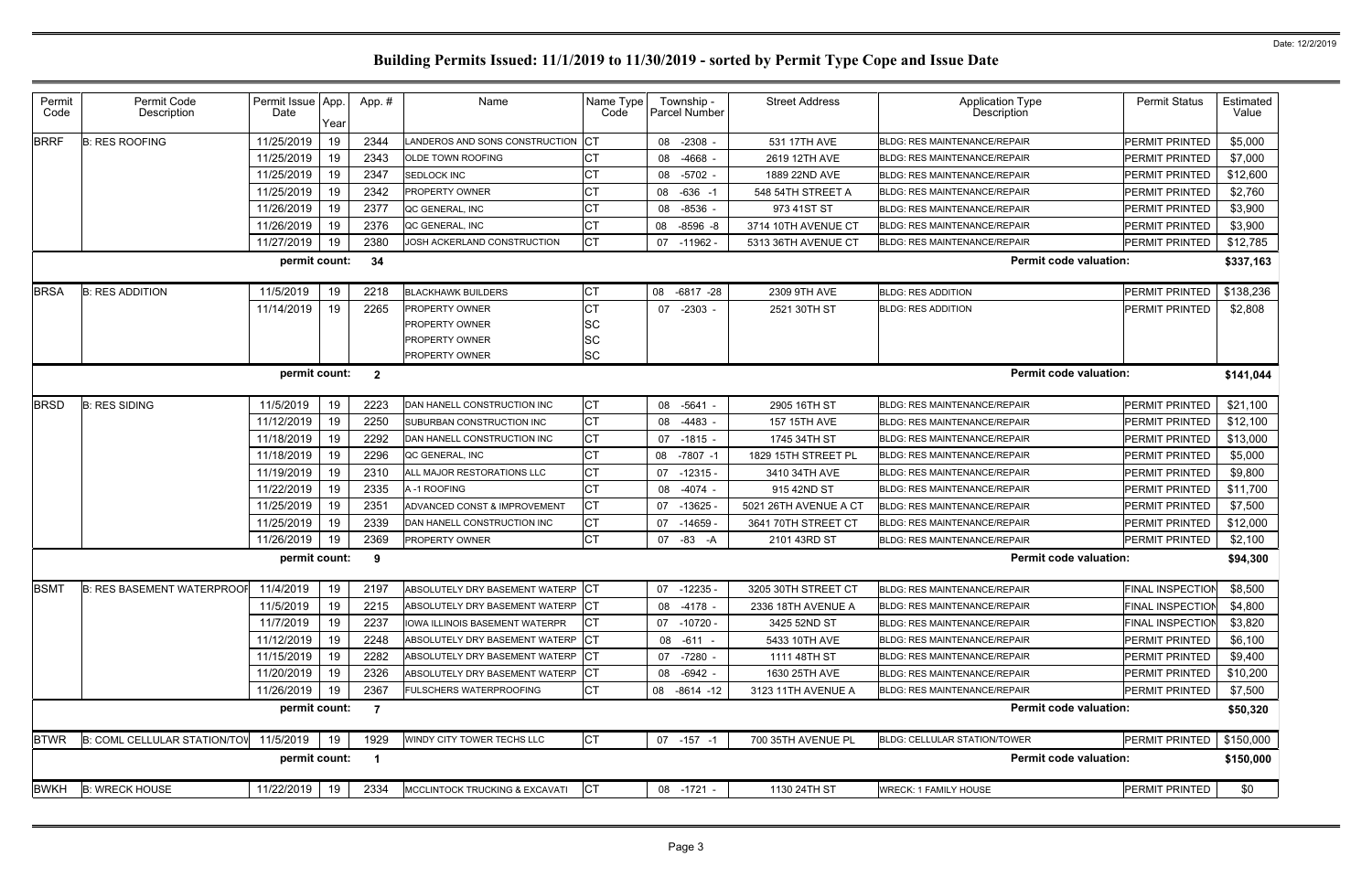| Permit<br>Code   | Permit Code<br>Description   | Permit Issue App.<br>Date | Year | App.#                   | Name                                                                                                                     | Name Type<br>Code                                |    | Township -<br>Parcel Number | <b>Street Address</b>                        | <b>Application Type</b><br>Description       | <b>Permit Status</b>    | Estimated<br>Value |
|------------------|------------------------------|---------------------------|------|-------------------------|--------------------------------------------------------------------------------------------------------------------------|--------------------------------------------------|----|-----------------------------|----------------------------------------------|----------------------------------------------|-------------------------|--------------------|
|                  |                              | permit count:             |      | $\overline{\mathbf{1}}$ |                                                                                                                          |                                                  |    |                             |                                              | <b>Permit code valuation:</b>                |                         | \$0                |
| DRN <sub>1</sub> | <b>ENG: CLASS 1 DRAINAGE</b> | 11/5/2019                 | 19   | 2216                    | SUPREME SERVICES CORP OF THE Q                                                                                           | Iст                                              |    | 07 -12546 -                 | 5202 38TH AVE                                | <b>BLDG: COML DRIVEWAY</b>                   | <b>PERMIT PRINTED</b>   | \$0                |
|                  |                              | 11/5/2019                 | 19   | 2218                    | <b>BLACKHAWK BUILDERS</b>                                                                                                | <b>CT</b>                                        | 08 | $-6817 -28$                 | 2309 9TH AVE                                 | <b>BLDG: RES ADDITION</b>                    | PERMIT PRINTED          | \$138,236          |
|                  |                              | 11/14/2019                | 19   | 2269                    | EVANS CONCRETE AND EXCAVCTING.                                                                                           | <b>CT</b>                                        | 07 | $-14036$                    | 510 VALLEY VIEW DR                           | <b>BLDG: COML DRIVEWAY</b>                   | PERMIT PRINTED          | \$0                |
|                  |                              | 11/19/2019                | 19   | 2314                    | RYAN & ASSOCIATES INC                                                                                                    | <b>CT</b>                                        | 07 | $-223 - 16$                 | 3317 38TH ST                                 | <b>ENG: DRAINAGE PERMIT</b>                  | PERMIT PRINTED          | \$0                |
|                  |                              | 11/21/2019                | 19   | 2329                    | DEERFIELD CONTRUCTION GROUP                                                                                              | СT                                               |    | 07 -39 -1                   | 2040 53RD ST                                 | <b>BLDG: COML MAINTENANCE/REPAIR</b>         | PERMIT PRINTED          | \$70,000           |
|                  |                              | 11/22/2019                | 19   | 2334                    | MCCLINTOCK TRUCKING & EXCAVATI                                                                                           | Iст                                              |    | 08 -1721 -                  | 1130 24TH ST                                 | <b>WRECK: 1 FAMILY HOUSE</b>                 | PERMIT PRINTED          | \$0                |
|                  |                              | permit count:             |      | 6                       |                                                                                                                          |                                                  |    |                             |                                              | <b>Permit code valuation:</b>                |                         | \$208,236          |
| EC               | E: COML ELECTRICAL           | 11/5/2019                 | 19   | 1929                    | WINDY CITY TOWER TECHS LLC                                                                                               | СT                                               |    | $07 - 157 - 1$              | 700 35TH AVENUE PL                           | <b>BLDG: CELLULAR STATION/TOWER</b>          | PERMIT PRINTED          | \$150,000          |
|                  |                              | 11/5/2019                 | 19   | 2227                    | DAVISON ELECTRIC, LLC                                                                                                    | <b>CT</b>                                        | 07 | $-7381 - 1$                 | 5112 27TH AVE                                | ELEC: WIRING, MISC                           | PERMIT PRINTED          | \$700              |
|                  |                              | 11/8/2019                 | 19   | 1244                    | BUSH CONSTRUCTION COMPANY INC.<br><b>BRADY COMPANY, JL</b><br><b>BRADY COMPANY, JL</b><br><b>ROCK RIVER ELECTRIC INC</b> | СT<br><b>SC</b><br><b>SC</b><br><b>SC</b>        |    | 07 -5951                    | 3535 AVENUE OF THE CITIES BLDG: COML REMODEL |                                              | PERMIT PRINTED          | \$280,799          |
|                  |                              | 11/19/2019                | 19   | 2315                    | <b>BLACKHAWK ELECTRIC ENTERPRISES</b>                                                                                    | <b>CT</b>                                        | 07 | $-14989$                    | 4500 16TH ST                                 | <b>ELEC: SERVICE</b>                         | <b>FINAL INSPECTION</b> | \$0                |
|                  |                              | 11/19/2019                | 19   | 2316                    | ART-O-LITE ELECTRIC CO                                                                                                   | СT                                               |    | 08 -5950                    | 820 5TH AVE                                  | <b>ELEC: SERVICE</b>                         | PERMIT PRINTED          | \$1,275            |
|                  |                              | 11/25/2019                | 19   | 184                     | <b>PROPERTY OWNER</b><br>ADVANCED MECH. & GEOTHERMAL<br>A+ PLUMBING<br><b>&amp; L ELECTRIC INC</b>                       | <b>CT</b><br><b>SC</b><br><b>SC</b><br><b>SC</b> | 08 | -4381                       | 1606 5TH AVE                                 | <b>BLDG: COML REMODEL</b>                    | PERMIT PRINTED          | \$26,000           |
|                  |                              | 11/26/2019                | 19   | 2361                    | TRI-CITY ELECTRIC COMPANY                                                                                                | <b>CT</b>                                        |    | 08 -824                     | 335 5TH AVE                                  | ELEC: WIRING, MISC                           | PERMIT PRINTED          | \$200              |
|                  |                              | permit count:             |      | -7                      |                                                                                                                          |                                                  |    |                             |                                              | <b>Permit code valuation:</b>                |                         | \$458,974          |
| <b>ENA</b>       | <b>B: RES SIDEWALK</b>       | 11/26/2019                | 19   | 2371                    | CALDERON'S CONSTRUCTION OF RI                                                                                            | <b>CT</b>                                        |    | 08 -2494 -                  | 401 4TH AVE                                  | <b>BLDG: RES SIDEWALK</b>                    | PERMIT PRINTED          | \$1,004            |
|                  |                              | 11/26/2019                | 19   | 2373                    | CALDERON'S CONSTRUCTION OF RI                                                                                            | СT                                               |    | 08 -2498                    | 413 4TH AVE                                  | <b>BLDG: RES SIDEWALK</b>                    | PERMIT PRINTED          | \$600              |
|                  |                              | 11/26/2019                | 19   | 2374                    | CALDERON'S CONSTRUCTION OF RI                                                                                            | <b>CT</b>                                        |    | 08 -2501 -                  | 425 4TH AVE                                  | <b>BLDG: RES SIDEWALK</b>                    | PERMIT PRINTED          | \$1,356            |
|                  |                              | 11/26/2019                | 19   | 2370                    | CALDERON'S CONSTRUCTION OF RI                                                                                            | Iст                                              |    | 08 -2511 -                  | 436 4TH AVE                                  | <b>BLDG: RES SIDEWALK</b>                    | PERMIT PRINTED          | \$600              |
|                  |                              | 11/26/2019                | 19   | 2375                    | CALDERON'S CONSTRUCTION OF RI                                                                                            | Iст                                              |    | 08 -2514 -                  | 422 4TH AVE                                  | <b>BLDG: RES SIDEWALK</b>                    | PERMIT PRINTED          | \$0                |
|                  |                              | permit count:             |      | 5                       |                                                                                                                          |                                                  |    |                             |                                              | <b>Permit code valuation:</b>                |                         | \$3,560            |
| <b>END</b>       | <b>B: COML DRIVEWAY</b>      | 11/5/2019                 | 19   | 2216                    | SUPREME SERVICES CORP OF THE Q                                                                                           | CT                                               |    | 07 -12546 -                 | 5202 38TH AVE                                | <b>BLDG: COML DRIVEWAY</b>                   | PERMIT PRINTED          | \$0                |
|                  |                              | 11/14/2019                | 19   | 2269                    | EVANS CONCRETE AND EXCAVCTING,                                                                                           | <b>CT</b>                                        |    | 07 -14036 -                 | 510 VALLEY VIEW DR                           | <b>BLDG: COML DRIVEWAY</b>                   | PERMIT PRINTED          | \$0                |
|                  |                              | permit count:             |      | $\overline{\mathbf{2}}$ |                                                                                                                          |                                                  |    |                             |                                              | <b>Permit code valuation:</b>                |                         | \$0                |
| ER               | E: RES ELECTRICAL            | 11/4/2019                 | 19   | 2200                    | KOEHLER ELECTRIC INC, J W                                                                                                | <b>CT</b>                                        |    | 08 -7886 -                  | 1920 15TH ST                                 | ELEC: WIRING, MISC                           | PERMIT PRINTED          | \$950              |
|                  |                              | 11/5/2019                 | 19   | 1701                    | AERO PLUMBING AND HEATING<br><b>HANSSEN ELECTRIC</b><br><b>GABRILSON HEATING &amp; AC</b>                                | <b>SC</b><br><b>SC</b><br><b>SC</b>              |    | 07 -15036 -                 | 6104 34TH AVENUE A CT                        | BLDG:RES/NEW, SINGLE FAMILY ATTD (TOWNHOUSE) | PERMIT PRINTED          | \$182,000          |
|                  |                              | 11/5/2019                 | 19   | 2100                    | DOUGLAS RENOVATIONS                                                                                                      | <b>CT</b>                                        |    | 08 -8184 -                  | 1137 27TH ST                                 | <b>BLDG: RES MAINTENANCE/REPAIR</b>          | PERMIT PRINTED          | \$9,200            |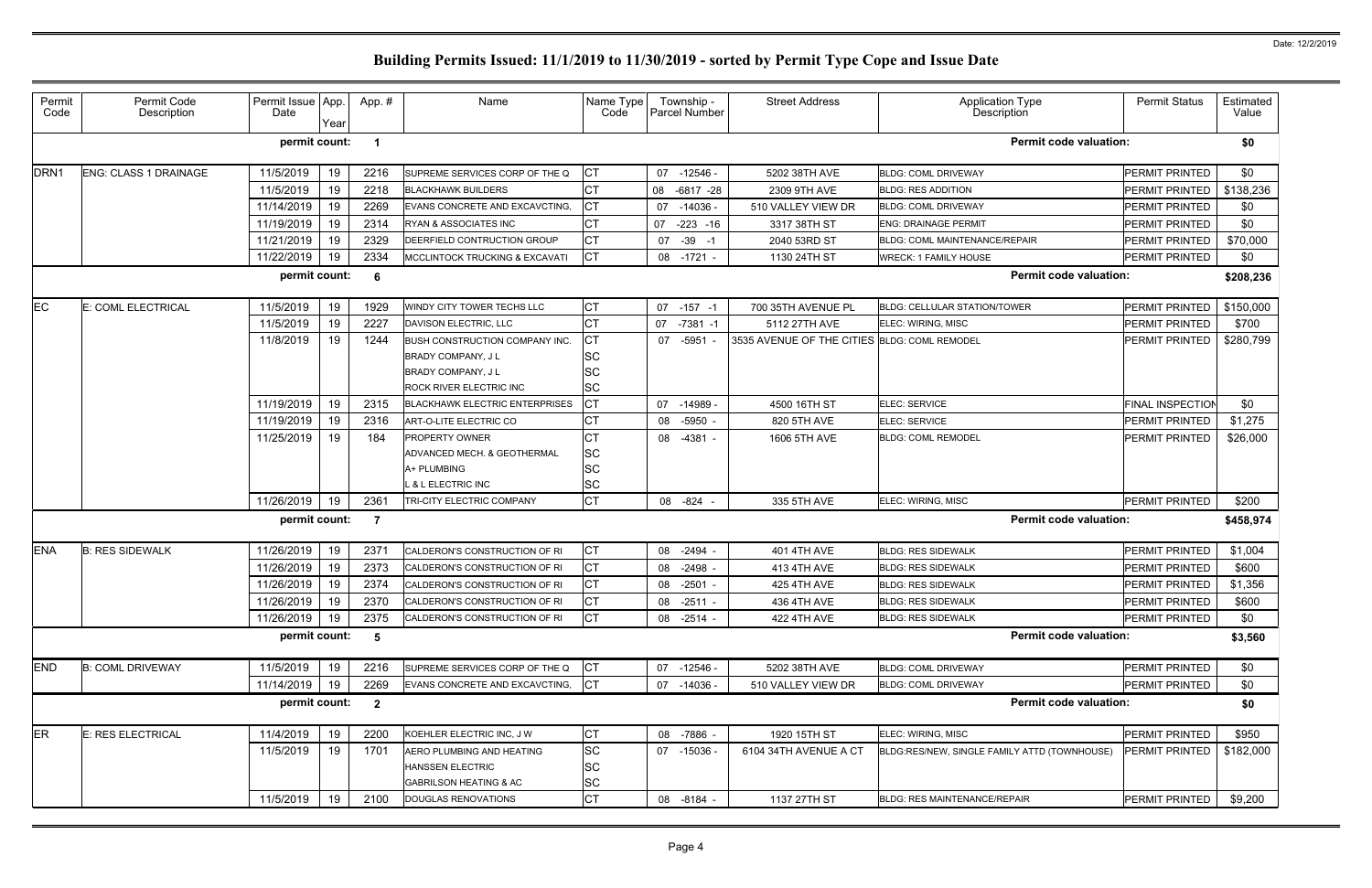|                                                                                                                                                                                                                      | PERMIT PRINTED        |           |
|----------------------------------------------------------------------------------------------------------------------------------------------------------------------------------------------------------------------|-----------------------|-----------|
| ER.<br><b>SC</b><br>11/5/2019<br>19<br>2100<br>1137 27TH ST<br>E: RES ELECTRICAL<br>ADVANTAGE ELCTRL SERVICES INC<br>08 -8184 -<br><b>BLDG: RES MAINTENANCE/REPAIR</b><br><b>SC</b><br>HOMETOWN PLUMBING AND HEATING |                       | \$9,200   |
| <b>CT</b><br>11/7/2019<br>19<br>2236<br>1935 12TH AVE<br>PARADISE POWER INC.<br>08 -60 -<br>ELCT: ELCT MTR RECONNCT AFTER 6 MONTHS                                                                                   | <b>PERMIT PRINTED</b> | \$500     |
| <b>CT</b><br>11/7/2019<br>19<br>1066<br>PROPERTY OWNER<br>08 -7383 -<br>2334 5TH ST<br><b>BLDG: GARAGES/CARPORTS</b><br><b>SC</b><br>KOEHLER ELECTRIC INC, J W                                                       | PERMIT PRINTED        | \$8,064   |
| <b>CT</b><br>11/8/2019<br>19<br>2246<br>08 -8363<br>2030 2ND ST<br>ELEC: SERVICE<br>KOEHLER ELECTRIC INC, J W                                                                                                        | <b>PERMIT PRINTED</b> | \$1,100   |
| <b>CT</b><br>11/14/2019<br>19<br>2265<br>PROPERTY OWNER<br>07 -2303<br>2521 30TH ST<br><b>BLDG: RES ADDITION</b>                                                                                                     | <b>PERMIT PRINTED</b> | \$2,808   |
| SC<br><b>PROPERTY OWNER</b>                                                                                                                                                                                          |                       |           |
| SC<br>PROPERTY OWNER                                                                                                                                                                                                 |                       |           |
| SC<br><b>PROPERTY OWNER</b>                                                                                                                                                                                          |                       |           |
| <b>CT</b><br>11/18/2019<br>19<br>2290<br>THADDEUS H ELECTRIC INC<br>08 -1402 -<br>840 15TH STREET A<br><b>ELEC: SERVICE</b>                                                                                          | <b>PERMIT PRINTED</b> | \$0       |
| <b>CT</b><br>11/19/2019<br>19<br>2094<br><b>PROPERTY OWNER</b><br>07 -5573 -1<br><b>BLDG: RES MAINTENANCE/REPAIR</b><br>4816 11TH AVENUE A<br><b>SC</b><br>KOEHLER ELECTRIC INC, J W                                 | PERMIT PRINTED        | \$4,000   |
| <b>CT</b><br>11/25/2019<br>19<br>1602<br><b>PROPERTY OWNER</b><br>410 20TH AVE<br>08 -1061 -<br><b>BLDG: RES ADDITION</b>                                                                                            | PERMIT PRINTED        | \$14,976  |
| <b>SC</b><br><b>PROPERTY OWNER</b>                                                                                                                                                                                   |                       |           |
| <b>CT</b><br>11/25/2019<br>19<br>2349<br>PROPERTY OWNER<br>08 -1245 -<br>1116 12TH ST<br>ELEC: WIRING, MISC                                                                                                          | PERMIT PRINTED        | \$150     |
| <b>CT</b><br>11/27/2019<br>19<br>2381<br>07 -11889 -<br>3446 52ND STREET CT<br>ELECTRIC DOCTOR SERVICE LLC<br><b>ELEC: WIRING, MISC</b>                                                                              | PERMIT PRINTED        | \$5,887   |
| <b>CT</b><br>11/27/2019<br>19<br>1805<br>07 -14809 -<br>7406 35TH AVE<br>DAVE PROCHASKA CONST.<br>BLDG:RES/NEW, SINGLE FAMILY ATTD (TOWNHOUSE)                                                                       | <b>PERMIT PRINTED</b> | \$199,000 |
| <b>SC</b><br>WATSON PLBG & MECHANICAL INC                                                                                                                                                                            |                       |           |
| <b>SC</b><br><b>ELITE ELECTRIC</b>                                                                                                                                                                                   |                       |           |
| <b>CT</b><br>11/27/2019<br>19<br>1807<br>7402 35TH AVE<br>07 -14810 -<br>DAVE PROCHASKA CONST.<br>BLDG:RES/NEW, SINGLE FAMILY ATTD (TOWNHOUSE)                                                                       | <b>PERMIT PRINTED</b> | \$199,000 |
| SC<br>WATSON PLUMBING AND MECHANICAL                                                                                                                                                                                 |                       |           |
| <b>SC</b><br>ELITE ELECTRIC                                                                                                                                                                                          |                       |           |
| <b>CT</b><br>19<br>11/27/2019<br>2378<br>1120 22ND ST<br>12 STONES ELECTRIC<br>08 -1696<br>ELCT: ELCT MTR RECONNCT AFTER 6 MONTHS                                                                                    | PERMIT PRINTED        | \$2,000   |
| <b>CT</b><br>11/27/2019<br>2383<br>19<br>ROCK RIVER ELECTRIC INC<br>-4808<br>1116 10TH ST<br>ELEC: SERVICE<br>08                                                                                                     | PERMIT PRINTED        | \$0       |
| <b>CT</b><br>11/27/2019<br>19<br>2387<br>FW PROPERTY MAINTENANCE<br>08 -4868<br><b>ELEC: REWIRE</b><br>927 13TH AVE                                                                                                  | PERMIT PRINTED        | \$600     |
| permit count:<br><b>Permit code valuation:</b><br>17                                                                                                                                                                 |                       | \$630,235 |
| <b>CT</b><br><b>ERM</b><br>11/27/2019 19<br>E: RES ELECTRIC METER SET<br>2386<br>DJR MAINTENANCE & REMODEL<br>08 -6145 -<br>1420 25TH AVE<br><b>ELEC: SERVICE</b>                                                    | PERMIT PRINTED        | \$0       |
| permit count:<br><b>Permit code valuation:</b><br>$\overline{\mathbf{1}}$                                                                                                                                            |                       | \$0       |
| <b>CT</b><br>ERM <sub>6</sub><br>E: RES ELCT MTR RECNCT (6 MO)<br>11/8/2019<br>19<br>2245<br>08 -2750 -<br>4925 5TH AVE<br>PARADISE POWER INC.<br>ELEC: SERVICE                                                      | PERMIT PRINTED        | \$700     |
| permit count:<br><b>Permit code valuation:</b><br>$\blacksquare$                                                                                                                                                     |                       | \$700     |
| <b>MC</b><br><b>CT</b><br>11/5/2019<br>M: COML MECHANICAL<br>19<br>2214<br><b>CRAWFORD HEATING &amp; COOLING</b><br>07 -14989 -<br>4500 16TH ST<br>HTG: ROOFTOP UNIT, REPLACE                                        | <b>PERMIT PRINTED</b> | \$13,000  |
| <b>ICT</b><br>11/15/2019<br>19<br>2281<br>HOMETOWN PLUMBING & HEATING CO<br>07 -8048 -<br>2000 36TH AVE<br>HTG: FURNACE/AC, REPLACE                                                                                  | PERMIT PRINTED        | \$23,000  |
| <b>ICT</b><br>HOMETOWN PLUMBING & HEATING CO                                                                                                                                                                         |                       |           |
| CT<br>HOMETOWN PLUMBING & HEATING CO                                                                                                                                                                                 |                       |           |
| IСТ<br>11/15/2019<br>19<br>2275<br>08 -5522 -<br>1405 5TH AVE<br>KALE HEATING & AC<br>HTG: ROOFTOP UNIT, REPLACE                                                                                                     | PERMIT PRINTED        | \$16,262  |
| <b>CT</b><br>11/19/2019<br>19<br>2305<br>BRADY COMPANY, J L<br>2402 39TH AVE<br>HTG: BOILER/FURNACE, REPLACE<br>$07 - 12412 -$                                                                                       | PERMIT PRINTED        | \$2,400   |
| <b>CT</b><br>11/19/2019<br>2304<br>19<br>BRADY COMPANY, J L<br>HTG: ROOFTOP UNIT, REPLACE<br>07 -14392 -<br>4960 41ST STREET CT                                                                                      | PERMIT PRINTED        | \$27,000  |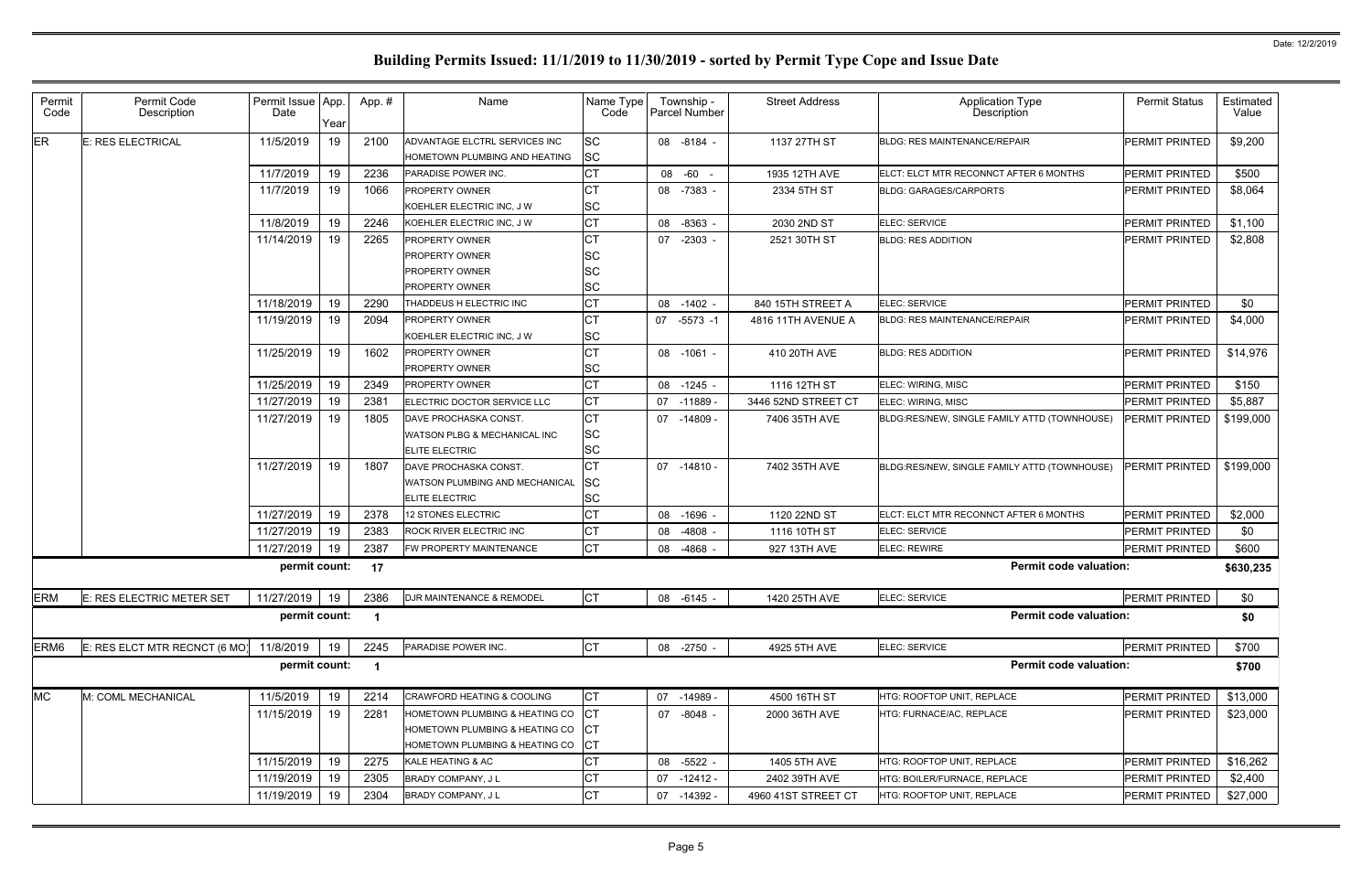| Permit<br>Code | Permit Code<br>Description | Permit Issue App.<br>Date | Year       | App.#        | Name                                                                     | Name Type<br>Code                                                                                         | Township -<br><b>Parcel Number</b>        | <b>Street Address</b>            | <b>Application Type</b><br>Description                       | <b>Permit Status</b>             | Estimated<br>Value      |          |
|----------------|----------------------------|---------------------------|------------|--------------|--------------------------------------------------------------------------|-----------------------------------------------------------------------------------------------------------|-------------------------------------------|----------------------------------|--------------------------------------------------------------|----------------------------------|-------------------------|----------|
| <b>MC</b>      | M: COML MECHANICAL         | 11/19/2019                | 19         | 2302         | <b>BRADY COMPANY, JL</b>                                                 | <b>CT</b>                                                                                                 | 07 -4935                                  | 2303 46TH ST                     | HTG: FURNACE/AC, REPLACE                                     | PERMIT PRINTED                   | \$7,000                 |          |
|                |                            | 11/19/2019                | 19         | 2306         | TOTAL MAINTENANCE INC                                                    | СT                                                                                                        | 08 -8704                                  | 1520 7TH ST                      | HTG: BOILER/FURNACE. REPLACE                                 | PERMIT PRINTED                   | \$3,056                 |          |
|                |                            | 11/25/2019                | 19         | 2338         | <b>CRAWFORD HEATING &amp; COOLING</b>                                    | Iст                                                                                                       | 08 -5837 -                                | 412 10TH ST                      | HTG: BOILER/FURNACE, REPLACE                                 | PERMIT PRINTED                   | \$30,520                |          |
|                |                            | permit count:             |            | - 8          |                                                                          |                                                                                                           |                                           |                                  | <b>Permit code valuation:</b>                                |                                  | \$122,238               |          |
| <b>MR</b>      | M: RES MECHANICAL          | 11/1/2019                 | 19         | 2182         | KALE HEATING & AC                                                        | СT                                                                                                        | 07 -13496 -                               | 4208 22ND AVE                    | HTG: BOILER/FURNACE, REPLACE                                 | PERMIT PRINTED                   | \$1,850                 |          |
|                |                            | 11/1/2019                 | 19         | 2179         | KALE HEATING & AC                                                        | <b>CT</b>                                                                                                 | 08 -1969                                  | 1730 16TH AVE                    | HTG: BOILER/FURNACE, REPLACE                                 | PERMIT PRINTED                   | \$4,340                 |          |
|                |                            | 11/1/2019                 | 19         | 218'         | KALE HEATING & AC                                                        | <b>CT</b>                                                                                                 | 08 -778 -                                 | 1178 22ND ST                     | HTG: BOILER/FURNACE. REPLACE                                 | PERMIT PRINTED                   | \$2,873                 |          |
|                |                            | 11/1/2019                 | 19         | 2180         | THOMPSON TIN LLC                                                         | <b>CT</b>                                                                                                 | 08 -8333                                  | 1922 3RD ST                      | HTG: BOILER/FURNACE, REPLACE                                 | PERMIT PRINTED                   | \$1,475                 |          |
|                |                            | 11/4/2019                 | 19         | 2208         | <b>RAGAN COMPANY</b>                                                     | <b>CT</b>                                                                                                 | 07 -275 -                                 | 3522 70TH ST                     | HTG: OTHER. INSTALL/REPLACE                                  | PERMIT PRINTED                   | \$500                   |          |
|                |                            | 11/4/2019                 | 19         | 2191         | QC HEATING & COOLING LLC                                                 | <b>CT</b><br><b>CT</b>                                                                                    | 08 -2635 -                                | 2419 5TH AVE                     | HTG: FURNACE/AC, REPLACE                                     | PERMIT PRINTED                   | \$0                     |          |
|                |                            | 11/5/2019                 |            | 2212         | QC HEATING & COOLING LLC<br>TOTAL MAINTENANCE INC                        | <b>CT</b>                                                                                                 |                                           |                                  | HTG: BOILER/FURNACE, REPLACE                                 | PERMIT PRINTED                   | \$2,350                 |          |
|                |                            | 11/5/2019                 | 19         |              | TOTAL MAINTENANCE INC                                                    | <b>CT</b>                                                                                                 | 07 -9823                                  | 1573 39TH AVE                    |                                                              |                                  |                         |          |
|                |                            | 11/7/2019                 | 19         | 2213<br>2234 | <b>HEATCO SERVICE COMPANY</b>                                            | <b>CT</b>                                                                                                 | 08 -6147 -                                | 2530 14TH ST<br>312 RAILROAD AVE | HTG: FURNACE/AC, REPLACE<br>HTG: BOILER/FURNACE, REPLACE     | PERMIT PRINTED<br>PERMIT PRINTED | \$8,483<br>\$2,200      |          |
|                |                            |                           | 19         |              | RAINMASTER IRRIGATION                                                    | <b>CT</b>                                                                                                 | 08 -813                                   |                                  | HTG: GAS PIPING                                              |                                  |                         |          |
|                |                            | 11/8/2019<br>11/13/2019   | 19         | 2239         |                                                                          | <b>CT</b>                                                                                                 | 07 -2831 -                                | 3433 14TH ST                     |                                                              | PERMIT PRINTED<br>PERMIT PRINTED | \$0                     |          |
|                |                            | 11/13/2019                | 19         | 2260         | PRECISION AIR HTG & AC INC<br>PETERSEN PLUMBING AND HEATING              | <b>CT</b>                                                                                                 | 07 -227 -A                                | 3561 41ST ST                     | HTG: BOILER/FURNACE, REPLACE<br>HTG: BOILER/FURNACE, REPLACE |                                  | \$1,550                 |          |
|                |                            | 11/13/2019                | 19         | 2258<br>2257 | KALE HEATING & AC                                                        | <b>CT</b>                                                                                                 | 08 -1349 -                                | 2201 11TH AVE                    |                                                              | PERMIT PRINTED                   | \$4,500<br>\$3,900      |          |
|                |                            |                           | 19         |              |                                                                          | <b>CT</b>                                                                                                 | 08<br>$-183 - 30$                         | 2321 1ST STREET CT               | HTG: BOILER/FURNACE, REPLACE                                 | PERMIT PRINTED                   |                         |          |
|                |                            | 11/13/2019                | 19         | 226'         | PRECISION AIR HTG & AC INC                                               |                                                                                                           | 08 -717 -                                 | 1165 25TH ST                     | HTG: FURNACE/AC, REPLACE                                     | PERMIT PRINTED                   | \$6,609                 |          |
|                |                            | 11/15/2019                | 19         | 2276         | FREED HEATING & AC                                                       | <b>CT</b>                                                                                                 | 07<br>-14357 -                            | 4217 17TH AVE                    | HTG: FURNACE/AC, REPLACE                                     | PERMIT PRINTED                   | \$6,500                 |          |
|                |                            |                           | 11/15/2019 | 19           | 740                                                                      | MCDERMOTT CONSTRUCTION<br>KLINGBORG ELECTRIC, ROBERT<br>WATSON PLUMBING AND MECHANICAL<br>HOMPSON TIN LLC | <b>CT</b><br><b>SC</b><br><b>SC</b><br>SC | 07 -1525 -                       | 2549 34TH ST                                                 | <b>BLDG: RES ADDITION</b>        | <b>FINAL INSPECTION</b> | \$24,000 |
|                |                            | 11/15/2019                | 19         | 2277         | FAMILY HEATING & COOLING                                                 | <b>CT</b>                                                                                                 | 07 -83 -A                                 | 2101 43RD ST                     | HTG: FURNACE/AC, REPLACE                                     | PERMIT PRINTED                   | \$6,900                 |          |
|                |                            | 11/15/2019                | 19         | 2278         | KALE HEATING & AC                                                        | <b>CT</b>                                                                                                 | 07 -8541 -                                | 1815 37TH STREET CT              | HTG: BOILER/FURNACE, REPLACE                                 | PERMIT PRINTED                   | \$4,240                 |          |
|                |                            | 11/15/2019                | 19         | 2279         | CRAWFORD HEATING & COOLING                                               | hт<br>◡                                                                                                   | 08 -6465                                  | 5414 6TH AVE                     | HTG: BOILER/FURNACE, REPLACE                                 | PERMIT PRINTED                   | \$1,700                 |          |
|                |                            | 11/18/2019                | 19         | 2289         | BRADY COMPANY, JL                                                        | <b>CT</b>                                                                                                 | 08 -4292 -                                | 2401 15TH AVE                    | HTG: BOILER/FURNACE, REPLACE                                 | PERMIT PRINTED                   | \$3,000                 |          |
|                |                            | 11/19/2019                | 19         | 2303         | <b>BRADY COMPANY, JL</b>                                                 | <b>CT</b>                                                                                                 | 08 -2775 -                                | 441 49TH ST                      | HTG: FURNACE/AC, REPLACE                                     | PERMIT PRINTED                   | \$6,000                 |          |
|                |                            | 11/20/2019                | 19         | 2322         | <b>SCHEBLER COMPANY</b>                                                  | <b>CT</b>                                                                                                 | $07 - 11751 -$                            | 1142 46TH ST                     | HTG: FURNACE/AC, REPLACE                                     | PERMIT PRINTED                   | \$10,510                |          |
|                |                            | 11/20/2019                | 19         | 2323         | KALE PLUMBING CO                                                         | <b>CT</b>                                                                                                 | 07 -13496 -                               | 4232 22ND AVE                    | HTG: FURNACE/AC, REPLACE                                     | PERMIT PRINTED                   | \$0                     |          |
|                |                            | 11/20/2019                | 19         | 2324         | KALE PLUMBING CO                                                         | <b>CT</b>                                                                                                 | 07 -13496 -                               | 4240 22ND AVE                    | HTG: FURNACE/AC, REPLACE                                     | PERMIT PRINTED                   | \$850                   |          |
|                |                            | 11/20/2019                | 19         | 2325         | KALE HEATING & AC                                                        | СT                                                                                                        | 07 -7504 -1                               | 2706 13TH AVE                    | HTG: FURNACE/AC, REPLACE                                     | PERMIT PRINTED                   | \$4,340                 |          |
|                |                            | 11/20/2019                | 19         | 2318         | RAINMASTER IRRIGATION                                                    | <b>CT</b>                                                                                                 | 08 -3746 -                                | 1007 29TH ST                     | HTG: FURNACE/AC, REPLACE                                     | PERMIT PRINTED                   | \$6,200                 |          |
|                |                            | 11/20/2019                | 19         | 2319         | THOMPSON TIN LLC                                                         | СT                                                                                                        | 08 -8867 -                                | 2907 2ND ST                      | HTG: BOILER/FURNACE, REPLACE                                 | PERMIT PRINTED                   | \$2,550                 |          |
|                |                            | 11/21/2019                | 19         | 2331         | HEATCO SERVICE COMPANY                                                   | <b>CT</b>                                                                                                 | 07 -13219 -                               | 5101 25TH AVENUE CT              | HTG: BOILER/FURNACE, REPLACE                                 | PERMIT PRINTED                   | \$2,200                 |          |
|                |                            | 11/25/2019                | 18         | 1837         | <b>PROPERTY OWNER</b><br>BLONDELL PLUMBING SERVICES<br>BRADY COMPANY, JL | <b>CT</b><br><b>SC</b><br>SC                                                                              | 07 -145 -9                                | 950 33RD AVE                     | <b>BLDG: GARAGES/CARPORTS</b>                                | PERMIT PRINTED                   | \$16,128                |          |
|                |                            | 11/25/2019                | 19         | 2337         | NORTHWEST MECHANICAL                                                     | <b>CT</b>                                                                                                 | 07 -6456 -                                | 3814 10TH AVENUE PL              | HTG: BOILER/FURNACE, REPLACE                                 | <b>PERMIT PRINTED</b>            | \$6,479                 |          |
|                |                            |                           |            |              |                                                                          |                                                                                                           |                                           |                                  |                                                              |                                  |                         |          |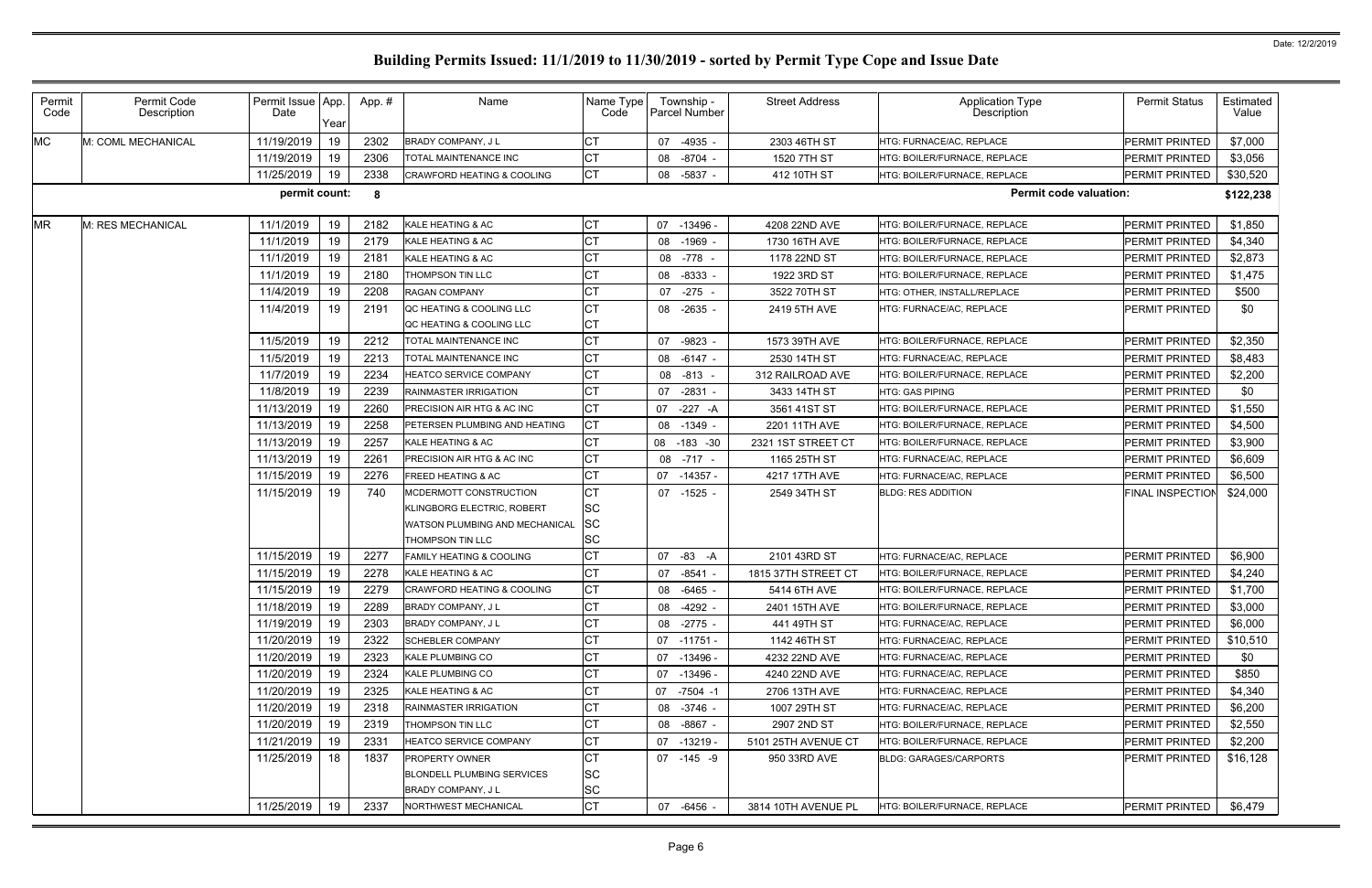| Permit<br>Code   | Permit Code<br>Description   | Permit Issue App.<br>Date | Year | App.#        | Name                                  | Name Type<br>Code | Township -<br><b>Parcel Number</b> | <b>Street Address</b> | <b>Application Type</b><br>Description       | <b>Permit Status</b>    | Estimated<br>Value |
|------------------|------------------------------|---------------------------|------|--------------|---------------------------------------|-------------------|------------------------------------|-----------------------|----------------------------------------------|-------------------------|--------------------|
| <b>MR</b>        | M: RES MECHANICAL            | 11/25/2019                | 19   | 2336         | BRADY COMPANY, J L                    | <b>CT</b>         | 08 -4144 -                         | 2028 13TH ST          | HTG: FURNACE/AC, REPLACE                     | PERMIT PRINTED          | \$10,000           |
|                  |                              | 11/26/2019                | 19   | 2358         | <b>FIREPLACES PLUS</b>                | <b>CT</b>         | 07 -14793 -                        | 7442 35TH AVE         | HTG: PREFAB FIREPLACE, INSTALL               | <b>PERMIT PRINTED</b>   | \$990              |
|                  |                              | 11/26/2019                | 19   | 2357         | <b>FIREPLACES PLUS</b>                | <b>CT</b>         | 07<br>-14794 -                     | 7438 35TH AVE         | HTG: PREFAB FIREPLACE, INSTALL               | PERMIT PRINTED          | \$990              |
|                  |                              | 11/26/2019                | 19   | 1701         | AERO PLUMBING AND HEATING             | <b>SC</b>         | 07 -15036                          | 6104 34TH AVENUE A CT | BLDG:RES/NEW, SINGLE FAMILY ATTD (TOWNHOUSE) | PERMIT PRINTED          | \$182,000          |
|                  |                              |                           |      |              | <b>HANSSEN ELECTRIC</b>               | <b>SC</b>         |                                    |                       |                                              |                         |                    |
|                  |                              |                           |      |              | <b>GABRILSON HEATING &amp; AC</b>     | <b>SC</b>         |                                    |                       |                                              |                         |                    |
|                  |                              |                           |      |              | <b>FIREPLACES PLUS</b>                | <b>CT</b>         |                                    |                       |                                              |                         |                    |
|                  |                              | 11/26/2019                | 19   | 2354         | <b>RAGAN COMPANY</b>                  | <b>CT</b>         | 07<br>-275                         | 3522 70TH ST          | HTG: BOILER/FURNACE, REPLACE                 | PERMIT PRINTED          | \$3,700            |
|                  |                              | 11/26/2019                | 19   | 2368         | DOUG'S HEATING & AIR COND             | <b>CT</b>         | $-583 - 2$<br>07                   | 1700 35TH ST          | HTG: AIR CONDITIONING, REPLACE               | PERMIT PRINTED          | \$3,320            |
|                  |                              | 11/26/2019                | 19   | 2355         | <b>BRADY COMPANY, JL</b>              | <b>SC</b>         | 08 -3817 -                         | 1635 20TH AVE         | HTG: FURNACE/AC, REPLACE                     | PERMIT PRINTED          | \$8,000            |
|                  |                              | 11/27/2019                | 19   | 2385         | <b>FREED HEATING &amp; AC</b>         | CT                | 07 -6644                           | 3723 14TH AVE         | HTG: BOILER/FURNACE. REPLACE                 | PERMIT PRINTED          | \$3,950            |
|                  |                              | 11/27/2019                | 19   | 2384         | BRADY COMPANY, J L                    | СT                | $07 - 711 -$                       | 5321 11TH AVENUE A    | HTG: BOILER/FURNACE. REPLACE                 | PERMIT PRINTED          | \$2,000            |
|                  |                              | permit count:             |      | 39           |                                       |                   |                                    |                       | <b>Permit code valuation:</b>                |                         | \$357,177          |
| <b>PC</b>        | P: COML PLUMBING             | 11/1/2019                 | 19   | 2184         | <b>BRADY COMPANY, JL</b>              | СT                | 07 -13024 -                        | 2020 52ND AVE         | PLBG: INSTALLATION, COMMERCIAL               | PERMIT PRINTED          | \$6,855            |
|                  |                              | 11/5/2019                 | 19   | 2217         | ALWAYS PLUMBING                       | <b>CT</b>         | $-7381 - 1$<br>07                  | 5112 27TH AVE         | PLBG: INSTALLATION, COMMERCIAL               | PERMIT PRINTED          | \$1,200            |
|                  |                              | 11/5/2019                 | 19   | 96           | <b>PROPERTY OWNER</b>                 | <b>CT</b>         | 07 -8048 -                         | 2000 36TH AVE         | <b>BLDG: COML REMODEL</b>                    | PERMIT PRINTED          | \$1,768,000        |
|                  |                              |                           |      |              | POINT ELECTRIC                        | <b>SC</b>         |                                    |                       |                                              |                         |                    |
|                  |                              |                           |      |              | HOMETOWN PLUMBING AND HEATING         | <b>SC</b>         |                                    |                       |                                              |                         |                    |
|                  |                              | 11/15/2019                | 19   | 2011         | MCDERMOTT CONSTRUCTION                | <b>CT</b>         | 08 -4177 -                         | 1901 7TH ST           | <b>BLDG: MISC STRUCTURE</b>                  | <b>PERMIT PRINTED</b>   | \$78,000           |
|                  |                              |                           |      |              | <b>WATSON PLUMBING AND MECHANICAL</b> | <b>SC</b>         |                                    |                       |                                              |                         |                    |
|                  |                              | 11/27/2019                | 19   | 2382         | PETERSEN PLUMBING AND HEATING         | IСТ               | 08 -1153 -                         | 524 15TH ST           | PLBG: INSTALLATION, COMMERCIAL               | PERMIT PRINTED          | \$0                |
|                  |                              | permit count:             |      | 5            |                                       |                   |                                    |                       | <b>Permit code valuation:</b>                |                         | \$1,854,055        |
| PCM <sub>6</sub> | P: COML GAS MTR RECONCT (6 M | 11/15/2019                | 19   | 2280         | <b>HOME HEATING &amp; A/C</b>         | IСТ               | 07 -8048 -                         | 2014 36TH AVE         | PLBG: GAS MTR RECONNECT AFTER 6 MONTHS       | <b>PERMIT PRINTED</b>   | \$500              |
|                  |                              |                           |      |              | HOMETOWN PLUMBING & HEATING CO        | SC                |                                    |                       |                                              |                         |                    |
|                  |                              | 11/19/2019                | 19   | 2301         | BRADY COMPANY, J L                    | <b>CT</b>         | 07 -226 -1                         | 3906 38TH AVE         | PLBG: GAS MTR RECONNECT AFTER 6 MONTHS       | <b>PERMIT PRINTED</b>   | \$500              |
|                  |                              | permit count:             |      | $\mathbf{2}$ |                                       |                   |                                    |                       | <b>Permit code valuation:</b>                |                         | \$1,000            |
| PCR <sub>6</sub> | P: RES GAS MTR RECONCT (6 MC | 11/4/2019                 | 19   | 2207         | RAGAN MECHANICAL INC.                 | СT                | 07 -275                            | 3522 70TH ST          | PLBG: GAS MTR RECONNECT AFTER 6 MONTHS       | PERMIT PRINTED          | \$500              |
|                  |                              | 11/5/2019                 | 19   | 2225         | <b>AERO PLUMBING AND HEATING</b>      | СT                | 07 -570 -1                         | 1812 36TH ST          | PLBG: GAS MTR RECONNECT AFTER 6 MONTHS       | PERMIT PRINTED          | \$500              |
|                  |                              | 11/8/2019                 | 19   | 2240         | RAINMASTER IRRIGATION                 | <b>CT</b>         | 08 -1977 -                         | 1706 16TH AVE         | PLBG: GAS MTR RECONNECT AFTER 6 MONTHS       | <b>FINAL INSPECTION</b> | \$0                |
|                  |                              | 11/13/2019                | 19   | 2252         | A1 MORRIS HEATING AND COOLING         | <b>CT</b>         | 07 -227 -C                         | 3549 41ST ST          | HTG: GAS MTR RECONNECT AFTER 6 MONTHS        | <b>FINAL INSPECTION</b> | \$500              |
|                  |                              | 11/13/2019                | 19   | 2256         | ALL ACTION PLUMBING                   | <b>CT</b>         | 07<br>-8395                        | 5305 31ST AVENUE CT   | PLBG: GAS MTR RECONNECT AFTER 6 MONTHS       | PERMIT PRINTED          | \$1,000            |
|                  |                              | 11/13/2019                | 19   | 2251         | O'DELLS HEATING AND AC                | <b>SC</b>         | 08 -4868 -                         | 927 13TH AVE          | HTG: GAS MTR RECONNECT AFTER 6 MONTHS        | <b>PERMIT PRINTED</b>   | \$8,000            |
|                  |                              | 11/13/2019                | 19   | 2253         | <b>CRAWFORD HEATING &amp; COOLING</b> | <b>CT</b>         | 08 -8654 -                         | 5014 10TH AVE         | HTG: GAS MTR RECONNECT AFTER 6 MONTHS        | PERMIT PRINTED          | \$500              |
|                  |                              | 11/14/2019                | 19   | 2270         | <b>HEATCO SERVICE COMPANY</b>         | <b>CT</b>         | 08 -2306 -                         | 521 17TH AVE          | HTG: GAS MTR RECONNECT AFTER 6 MONTHS        | <b>FINAL INSPECTION</b> | \$500              |
|                  |                              | 11/14/2019                | 19   | 2271         | A+ PLUMBING                           | <b>CT</b>         | 08 -3730 -                         | 2705 9TH AVE          | PLBG: GAS MTR RECONNECT AFTER 6 MONTHS       | <b>FINAL INSPECTION</b> | \$1,500            |
|                  |                              | 11/15/2019                | 19   | 2285         | CRAWFORD COMPANY                      | <b>CT</b>         | 07 -83 -A                          | 2101 43RD ST          | PLBG: GAS MTR RECONNECT AFTER 6 MONTHS       | <b>PERMIT PRINTED</b>   | \$0                |
|                  |                              | 11/18/2019                | 19   | 2295         | <b>ERICKSON PLUMBING</b>              | СT                | 08 -2008 -                         | 1827 17TH AVE         | PLBG: GAS MTR RECONNECT AFTER 6 MONTHS       | <b>PERMIT PRINTED</b>   | \$500              |
|                  |                              | 11/18/2019                | 19   | 2294         | DOUG'S HEATING & AIR COND             | <b>CT</b>         | 08 - 574 -                         | 5418 4TH AVE          | HTG: GAS MTR RECONNECT AFTER 6 MONTHS        | <b>FINAL INSPECTION</b> | \$500              |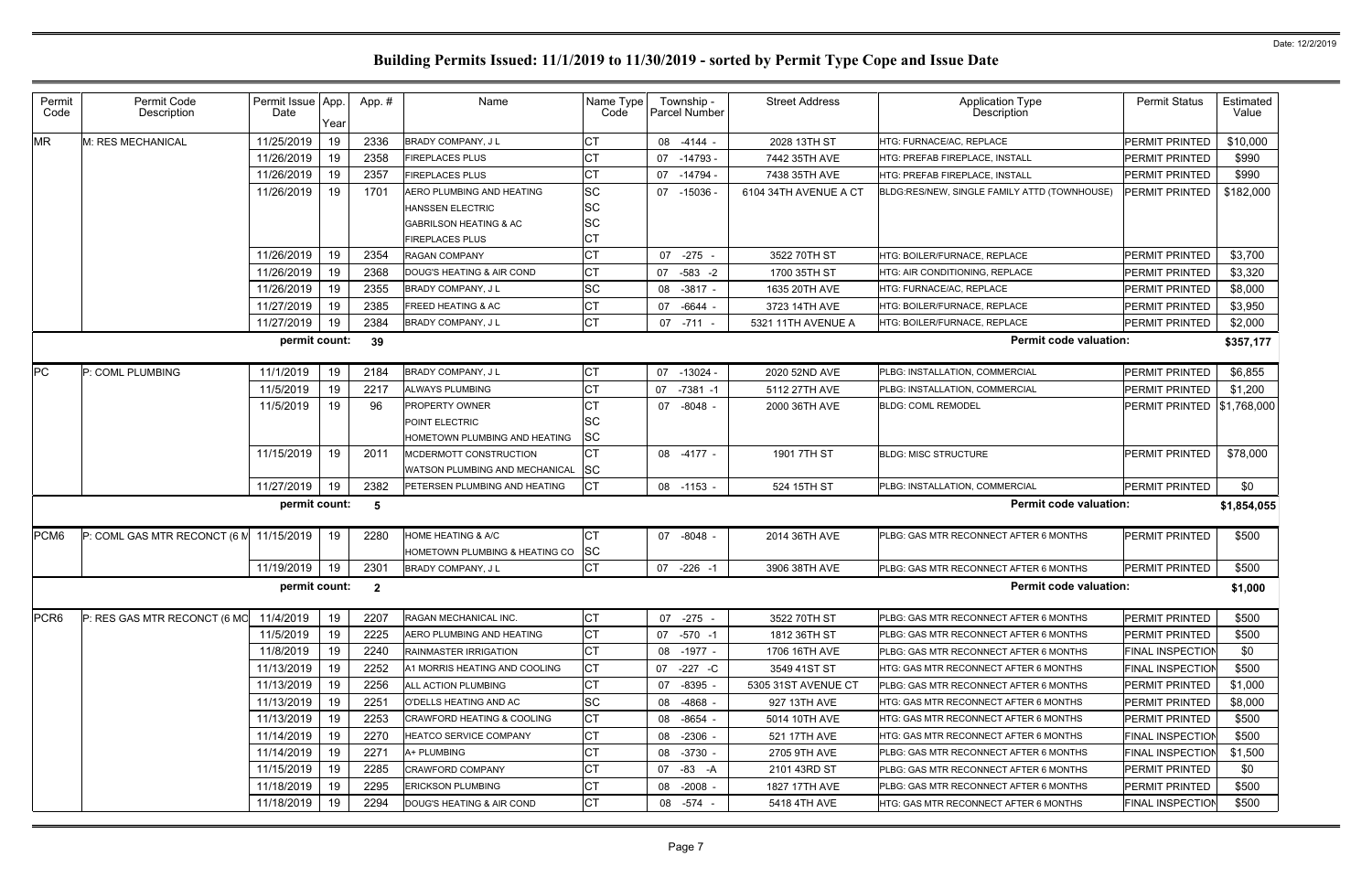| Permit<br>Code                                                            | Permit Code<br>Description   | Permit Issue App.<br>Date | Year | App.# | Name                                                                                  | Name Type<br>Code                                | Township -<br>Parcel Number | <b>Street Address</b> | Application Type<br>Description       | <b>Permit Status</b>    | Estimated<br>Value |  |  |
|---------------------------------------------------------------------------|------------------------------|---------------------------|------|-------|---------------------------------------------------------------------------------------|--------------------------------------------------|-----------------------------|-----------------------|---------------------------------------|-------------------------|--------------------|--|--|
| PCR <sub>6</sub>                                                          | P: RES GAS MTR RECONCT (6 MO | 11/18/2019                | 19   | 2293  | <b>BITLER HEATING</b>                                                                 | <b>CT</b>                                        | 08 -60 -                    | 1935 12TH AVE         | HTG: GAS MTR RECONNECT AFTER 6 MONTHS | <b>PERMIT PRINTED</b>   | \$500              |  |  |
|                                                                           |                              | permit count:             |      | 13    |                                                                                       |                                                  |                             |                       | <b>Permit code valuation:</b>         |                         | \$14,500           |  |  |
| <b>PCRZ</b>                                                               | P: COML RPZ                  | 11/4/2019                 | 19   | 2210  | <b>ERICKSON PLUMBING</b>                                                              | <b>CT</b>                                        | 07<br>-14031 -              | 545 VALLEY VIEW DR    | PLBG: BACKWATER VALVE INSTALLATION    | <b>FINAL INSPECTION</b> | \$500              |  |  |
|                                                                           |                              | 11/4/2019                 | 19   | 2209  | TOTAL MAINTENANCE INC                                                                 | <b>CT</b>                                        | 07 -14471 -                 | 4707 15TH STREET A    | PLBG: BACKWATER VALVE INSTALLATION    | <b>FINAL INSPECTION</b> | \$150              |  |  |
| permit count:<br><b>Permit code valuation:</b><br>$\overline{2}$<br>\$650 |                              |                           |      |       |                                                                                       |                                                  |                             |                       |                                       |                         |                    |  |  |
| <b>PCWS</b>                                                               | P: CITY WATER/SEWER          | 11/4/2019                 | 19   | 2192  | <b>BLONDELL PLUMBING SERVICES</b>                                                     | <b>CT</b>                                        | 07 -212                     | 4111 33RD AVE         | PLBG: SEWER SERVICE REPLACEMENT       | <b>PERMIT PRINTED</b>   | \$1,000            |  |  |
|                                                                           |                              | 11/4/2019                 | 19   | 2193  | <b>BLONDELL PLUMBING SERVICES</b>                                                     | <b>CT</b>                                        | $-212 - 1$<br>07            | 4115 33RD AVE         | PLBG: SEWER SERVICE REPLACEMENT       | PERMIT PRINTED          | \$1,000            |  |  |
|                                                                           |                              | 11/4/2019                 | 19   | 2186  | <b>BLONDELL PLUMBING SERVICES</b>                                                     | <b>CT</b>                                        | 07<br>$-212 - 3$            | 4104 33RD AVE         | PLBG: SEWER SERVICE REPLACEMENT       | PERMIT PRINTED          | \$1,000            |  |  |
|                                                                           |                              | 11/4/2019                 | 19   | 2189  | <b>BLONDELL PLUMBING SERVICES</b>                                                     | <b>CT</b>                                        | 07<br>$-212 - 4$            | 4106 33RD AVE         | PLBG: SEWER SERVICE REPLACEMENT       | PERMIT PRINTED          | \$1,000            |  |  |
|                                                                           |                              | 11/4/2019                 | 19   | 2190  | <b>BLONDELL PLUMBING SERVICES</b>                                                     | <b>CT</b>                                        | 07<br>$-212 - 5$            | 4108 33RD AVE         | PLBG: SEWER SERVICE REPLACEMENT       | PERMIT PRINTED          | \$1,000            |  |  |
|                                                                           |                              | 11/4/2019                 | 19   | 2194  | <b>BLONDELL PLUMBING SERVICES</b>                                                     | <b>CT</b>                                        | $-212 - A$<br>07            | 4112 33RD AVE         | PLBG: SEWER SERVICE REPLACEMENT       | PERMIT PRINTED          | \$1,000            |  |  |
|                                                                           |                              | 11/4/2019                 | 19   | 2187  | <b>BLONDELL PLUMBING SERVICES</b>                                                     | <b>CT</b>                                        | $-212 - B$<br>07            | 4105 33RD AVE         | PLBG: SEWER SERVICE REPLACEMENT       | PERMIT PRINTED          | \$1,000            |  |  |
|                                                                           |                              | 11/7/2019                 | 19   | 2235  | <b>BRADY COMPANY, JL</b>                                                              | <b>CT</b>                                        | 08 -3345 -                  | 1726 11TH AVE         | PLBG: SEWER SERVICE REPLACEMENT       | <b>FINAL INSPECTION</b> | \$2,000            |  |  |
|                                                                           |                              | 11/20/2019                | 19   | 2320  | RIVER BEND PLUMBING SERVICES L                                                        | <b>CT</b>                                        | 08 -6834 -                  | 2310 15TH ST          | PLBG: SEWER SERVICE REPLACEMENT       | <b>PERMIT PRINTED</b>   | \$1,200            |  |  |
| permit count:<br><b>Permit code valuation:</b><br>9                       |                              |                           |      |       |                                                                                       |                                                  |                             |                       |                                       | \$10,200                |                    |  |  |
| <b>PCX</b>                                                                | P: COML EXCAVATION           | 11/1/2019                 | 19   | 2185  | <b>BLONDELL PLUMBING SERVICES</b>                                                     | <b>CT</b>                                        | $07 - 212 - 2$              | 3302 41ST ST          | PLBG: WATER SERVICE REPLACEMENT       | PERMIT PRINTED          | \$1,000            |  |  |
| <b>Permit code valuation:</b><br>permit count:<br>-1                      |                              |                           |      |       |                                                                                       |                                                  |                             | \$1,000               |                                       |                         |                    |  |  |
|                                                                           |                              |                           |      |       |                                                                                       |                                                  |                             |                       |                                       |                         |                    |  |  |
| PGR                                                                       | P: RES GAS PIPING            | 11/19/2019                | 19   | 2300  | PETERSEN PLUMBING AND HEATING                                                         | <b>CT</b>                                        | 07 -14644                   | 7117 36TH AVENUE CT   | PLBG: GAS PIPING                      | <b>PERMIT PRINTED</b>   | \$500              |  |  |
|                                                                           |                              | permit count:             |      | - 1   |                                                                                       |                                                  |                             |                       | <b>Permit code valuation:</b>         |                         | \$500              |  |  |
| <b>PR</b>                                                                 | P: RES PLUMBING              | 11/1/2019                 | 19   | 2183  | <b>EWERT PLUMBING</b>                                                                 | <b>CT</b>                                        | 07<br>$-241 - 8$            | 3211 55TH STREET CT   | PLBG: WATER SERVICE REPLACEMENT       | PERMIT PRINTED          | \$7,896            |  |  |
|                                                                           |                              | 11/7/2019                 | 19   | 1670  | DELVEAU CONSTRUCTION<br>PETERSEN PLUMBING AND HEATING                                 | <b>CT</b>                                        | 08 -1786 -                  | 5152 7TH AVE          | <b>BLDG: RES ADDITION</b>             | <b>PERMIT PRINTED</b>   | \$51,000           |  |  |
|                                                                           |                              | 11/14/2019                | 19   | 2265  | PROPERTY OWNER<br><b>PROPERTY OWNER</b><br><b>PROPERTY OWNER</b><br>PROPERTY OWNER    | <b>SC</b><br>СT<br>ΙSC<br>SC<br><b>SC</b>        | 07 -2303 -                  | 2521 30TH ST          | <b>BLDG: RES ADDITION</b>             | PERMIT PRINTED          | \$2,808            |  |  |
|                                                                           |                              | 11/20/2019                | 19   | 2317  | TAPPENDORF PLUMBING AND HEATIN                                                        | <b>CT</b>                                        | 08 -6896 -                  | 2401 15TH ST          | PLBG: INSTALLATION, RESIDENTIAL       | <b>PERMIT PRINTED</b>   | \$2,500            |  |  |
|                                                                           |                              | 11/21/2019                | 19   | 2312  | <b>PROPERTY OWNER</b><br><b>CRAWFORD COMPANY</b>                                      | <b>CT</b>                                        | 07 -83 -A                   | 2101 43RD ST          | <b>BLDG: RES MAINTENANCE/REPAIR</b>   | <b>PERMIT PRINTED</b>   | \$500              |  |  |
|                                                                           |                              | 11/25/2019                | 19   | 2100  | DOUGLAS RENOVATIONS<br>ADVANTAGE ELCTRL SERVICES INC<br>HOMETOWN PLUMBING AND HEATING | <b>SC</b><br><b>CT</b><br><b>SC</b><br><b>SC</b> | 08 -8184 -                  | 1137 27TH ST          | <b>BLDG: RES MAINTENANCE/REPAIR</b>   | PERMIT PRINTED          | \$9,200            |  |  |
|                                                                           |                              | 11/26/2019                | 19   | 2360  | PETERSEN PLUMBING AND HEATING                                                         | <b>CT</b>                                        | 08 -5145 -5                 | 5419 6TH AVE          | PLBG: INSTALLATION, RESIDENTIAL       | PERMIT PRINTED          | \$4,000            |  |  |
|                                                                           |                              | 11/27/2019                | 19   | 2379  | <b>TOUM PLUMBING</b>                                                                  | <b>CT</b>                                        | 07 -227 -C                  | 3549 41ST ST          | PLBG: INSTALLATION, RESIDENTIAL       | <b>PERMIT PRINTED</b>   | \$3,500            |  |  |